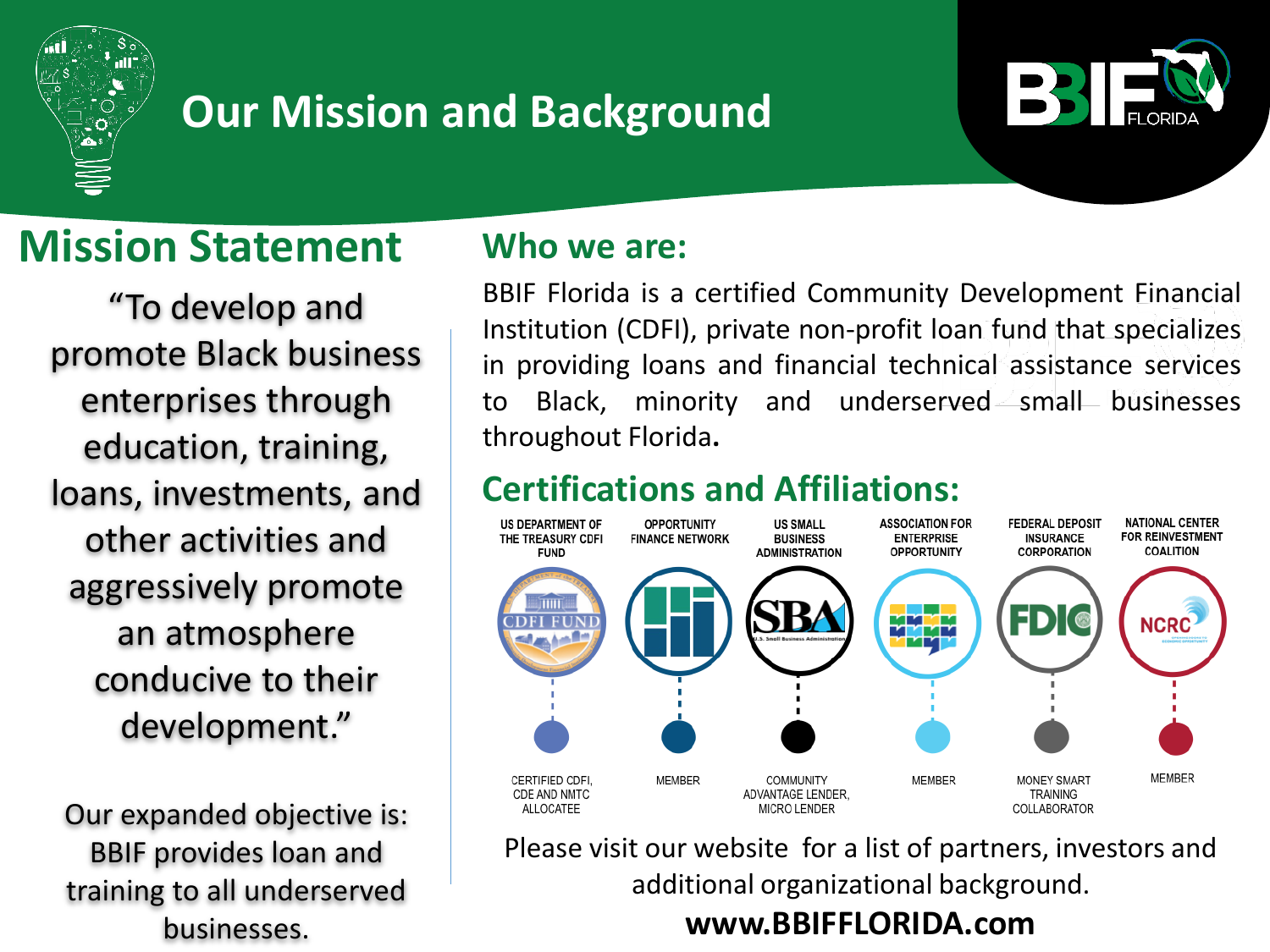

## **Historical Impact:**



13,177 **JOBS CREATED/ RETAINED** 

428 **TOTAL BUSINESS LOANS** 

**\$52.7MM TOTAL LOAN DOLLARS** 

 $<$ 4% **HISTORICAL LOAN LOSS RATE** 



#### **BBIF Florida is an Equal Opportunity Provider**



**BUSINESS LOANS CLOSED** 

**BUSINESS LOAN JOBS CREATED/ RETAINED** 

**CLIENTS = 75% BLACK, 10% HISPANIC, 10% CAUCASIAN, 5% ASIAN**

22

211